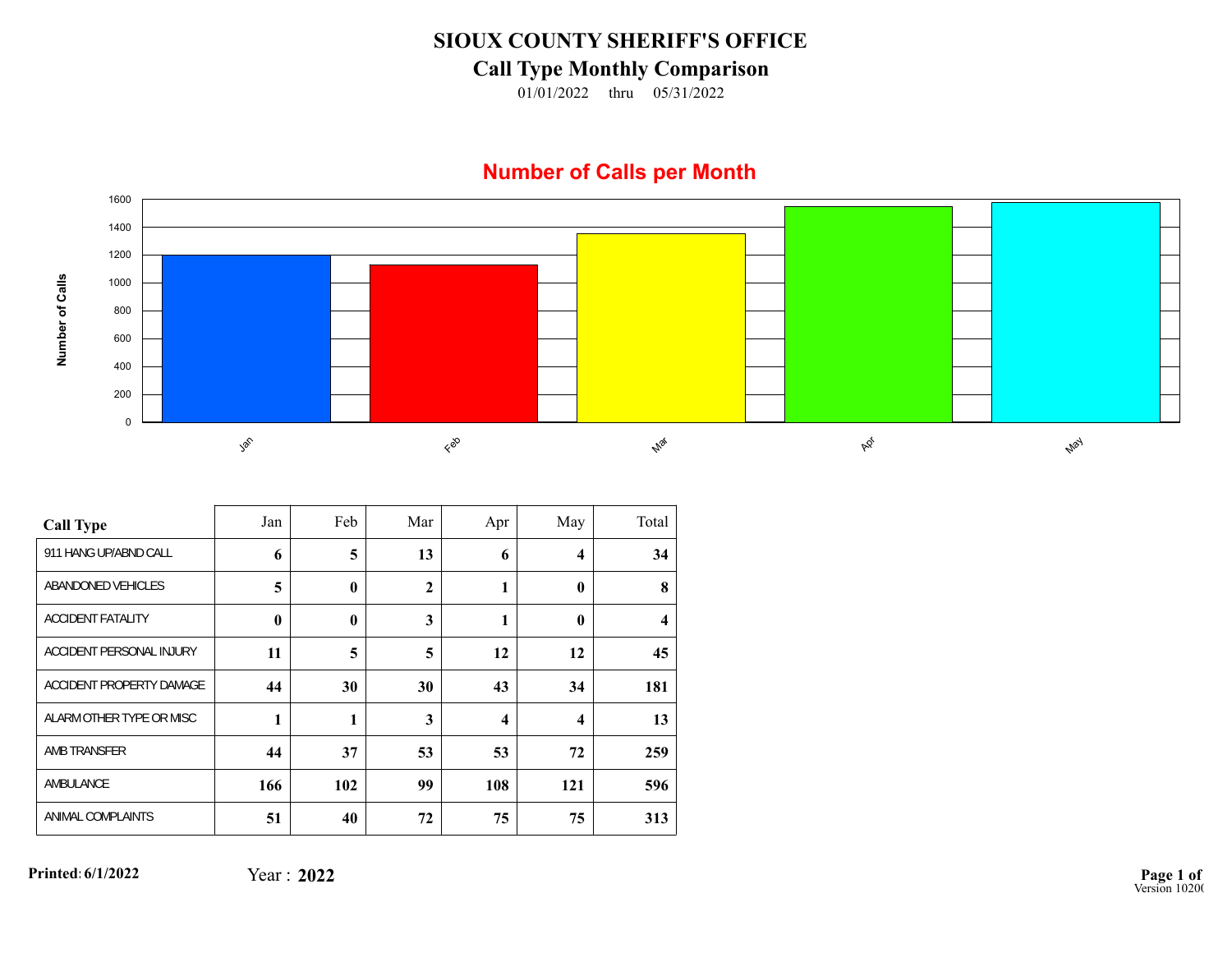|                             | Jan                     | Feb                     | Mar                     | Apr              | May          | Total                   |
|-----------------------------|-------------------------|-------------------------|-------------------------|------------------|--------------|-------------------------|
|                             |                         |                         |                         |                  |              |                         |
| ASSAULT - REPORT ONLY       | $\overline{2}$          | $\overline{2}$          | $\mathbf{2}$            | $\mathbf{2}$     | $\mathbf{1}$ | 9                       |
| ASSAULT IN PROGRESS         | $\bf{0}$                | 1                       | $\mathbf{0}$            | $\mathbf{1}$     | $\bf{0}$     | $\mathbf{2}$            |
| <b>ASSIST</b>               | 25                      | 21                      | 19                      | 29               | 48           | 142                     |
| ATTEMPT TO LOCATE           | 14                      | $\overline{\mathbf{4}}$ | 13                      | 9                | 17           | 57                      |
| <b>BAD CHECK</b>            | $\overline{2}$          | $\bf{0}$                | $\bf{0}$                | $\bf{0}$         | $\bf{0}$     | $\boldsymbol{2}$        |
| <b>BAR CHECKS</b>           | $\bf{0}$                | $\bf{0}$                | $\mathbf{0}$            | $\mathbf{1}$     | $\bf{0}$     | $\mathbf{1}$            |
| BURGLARY - REPORT ONLY      | $\overline{\mathbf{4}}$ | 3                       | $\overline{\mathbf{3}}$ | $\boldsymbol{2}$ | 5            | 17                      |
| <b>BURGLARY ALARM</b>       | 18                      | 12                      | 6                       | 18               | 8            | 62                      |
| CHILD ABUSE                 | $\overline{2}$          | $\bf{0}$                | $\bf{0}$                | $\bf{0}$         | $\bf{0}$     | $\overline{2}$          |
| CIVIL DISPUTES              | 6                       | 12                      | 14                      | 14               | 10           | 56                      |
| CONTROLLED BURN             | $\overline{7}$          | 10                      | 19                      | 59               | 33           | 128                     |
| <b>DEATH</b>                | $\overline{\mathbf{4}}$ | $\overline{\mathbf{4}}$ | $\mathbf{1}$            | $\mathbf{2}$     | $\mathbf{1}$ | 12                      |
| DISABLED VEHICLE            | 57                      | 57                      | 44                      | 39               | 46           | 243                     |
| DISORDERLY CONDUCT          | $\overline{2}$          | $\overline{\mathbf{4}}$ | $\bf{0}$                | $\overline{2}$   | $\mathbf{3}$ | 11                      |
| <b>DISTURBANCE</b>          | 5                       | $\overline{\mathbf{4}}$ | $\overline{\mathbf{4}}$ | 6                | 21           | 40                      |
| DIVE TEAM CALL AND TRAINING | $\bf{0}$                | $\bf{0}$                | $\mathbf{0}$            | $\bf{0}$         | 1            | 1                       |
| DOMESTIC - REPORT ONLY      | 9                       | 18                      | 36                      | 17               | 28           | 108                     |
| DOMESTIC IN PROGRESS        | 9                       | $\mathbf{3}$            | $\overline{7}$          | 8                | $\mathbf{3}$ | 30                      |
| DRE REQUESTS                | $\mathbf{1}$            | $\mathbf{1}$            | $\overline{\mathbf{4}}$ | 3                | $\mathbf{3}$ | 12                      |
| <b>DRUG VIOLATIONS</b>      | 6                       | 5                       | 6                       | $\overline{7}$   | 12           | 36                      |
| ERRATIC DRIVING COMPLAINT   | 16                      | 17                      | 36                      | 29               | 35           | 133                     |
| ESCAPE FROM CUSTODY         | $\pmb{0}$               | $\mathbf{1}$            | $\bf{0}$                | $\bf{0}$         | $\pmb{0}$    | $\mathbf{1}$            |
| <b>ESCORT</b>               | 10                      | 6                       | 8                       | 9                | 6            | 39                      |
| FARM, HOUSE WATCH           | $\boldsymbol{0}$        | $\mathbf{2}$            | $\bf{0}$                | $\boldsymbol{2}$ | $\bf{0}$     | $\overline{\mathbf{4}}$ |

**Printed:6/1/2022**

Year : **2022**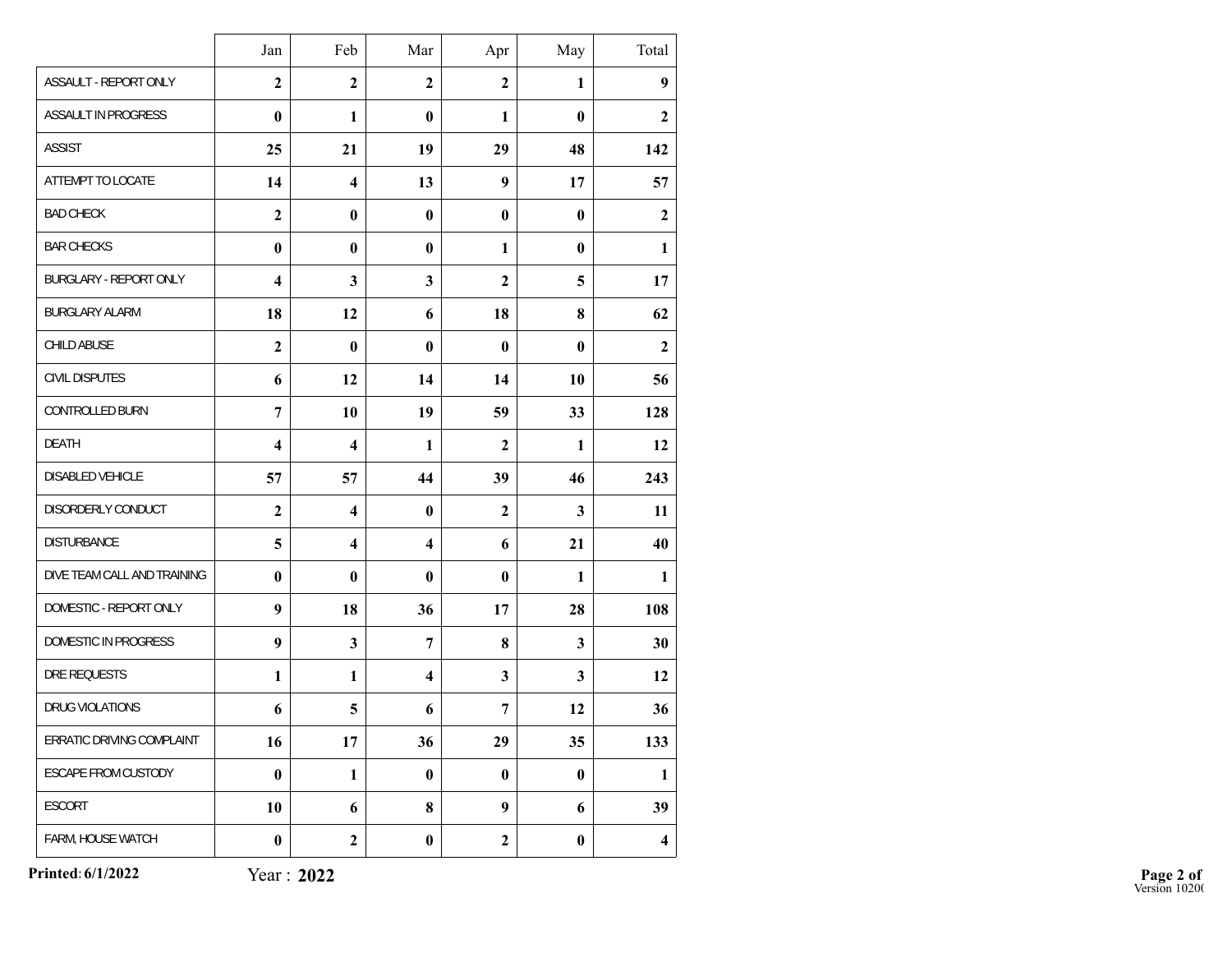|                              | Jan            | Feb                     | Mar                     | Apr                     | May          | Total                   |
|------------------------------|----------------|-------------------------|-------------------------|-------------------------|--------------|-------------------------|
| <b>FIRE ALARMS</b>           | 13             | 8                       | 15                      | $\overline{7}$          | 16           | 59                      |
| FIRE-GENERAL                 | 26             | 22                      | 23                      | 40                      | 20           | 131                     |
| FORGERY / CNTFEITING         | $\bf{0}$       | $\mathbf{1}$            | $\bf{0}$                | $\bf{0}$                | $\bf{0}$     | 1                       |
| FOUND PROPERTY               | $\overline{2}$ | $\mathbf{3}$            | $\overline{7}$          | 3                       | 6            | 21                      |
| FRAUDULENT PRACTICES         | 13             | 13                      | 16                      | 21                      | 19           | 82                      |
| <b>HARASSMENT</b>            | 13             | 11                      | 11                      | 8                       | 9            | 52                      |
| <b>HAZMAT INCIDENTS</b>      | $\overline{2}$ | $\boldsymbol{2}$        | $\mathbf{1}$            | $\mathbf{1}$            | 3            | 9                       |
| HIT & RUN PER INJURY ACCIDEN | $\mathbf{0}$   | $\bf{0}$                | $\mathbf{1}$            | $\mathbf{0}$            | $\bf{0}$     | 1                       |
| HIT & RUN PROP DAMAGE ACCIL  | 18             | 10                      | 11                      | 9                       | 5            | 53                      |
| HOLD UP ALARM                | $\bf{0}$       | $\bf{0}$                | $\bf{0}$                | $\mathbf{1}$            | $\bf{0}$     | $\mathbf{1}$            |
| HUNTING COMPLAINT            | $\overline{2}$ | 1                       | $\bf{0}$                | $\mathbf{1}$            | $\bf{0}$     | $\overline{\mathbf{4}}$ |
| <b>IDENTITY THEFT</b>        | $\mathbf{1}$   | $\mathbf{1}$            | $\bf{0}$                | $\overline{2}$          | $\mathbf{1}$ | 5                       |
| <b>INDECENT EXPOSURE</b>     | $\bf{0}$       | $\bf{0}$                | $\bf{0}$                | $\bf{0}$                | $\mathbf{1}$ | $\mathbf{1}$            |
| <b>JAIL SEARCH</b>           | $\bf{0}$       | $\mathbf{2}$            | $\overline{2}$          | $\mathbf{1}$            | $\bf{0}$     | 5                       |
| JAIL TRANSPORT               | $\bf{0}$       | 1                       | $\bf{0}$                | $\bf{0}$                | $\bf{0}$     | $\mathbf{1}$            |
| K9 CALL OUTS OR TRAINING     | 5              | $\overline{\mathbf{4}}$ | $\overline{\mathbf{4}}$ | 10                      | 8            | 31                      |
| LIQUOR LAW VIOLATIONS        | 3              | $\boldsymbol{2}$        | $\overline{\mathbf{4}}$ | 6                       | 7            | 22                      |
| LITTERING THE HIWAY          | $\bf{0}$       | $\bf{0}$                | $\mathbf{1}$            | 3                       | $\bf{0}$     | $\overline{\mathbf{4}}$ |
| LOST OR MISSING PROPERTY     | $\mathbf{1}$   | $\overline{\mathbf{4}}$ | 5                       | $\overline{2}$          | 3            | 15                      |
| MEDICAL-GENERAL              | $\mathbf{3}$   | $\mathbf{3}$            | $\bf{0}$                | $\overline{2}$          | 5            | 13                      |
| <b>MENTAL</b>                | 6              | 5                       | 5                       | 13                      | 16           | 45                      |
| MISC TRAFFIC VIOLATIONS      | 10             | $\boldsymbol{9}$        | 15                      | 13                      | 17           | 64                      |
| MISCELLANEOUS CALLS          | $\bf{0}$       | $\mathbf{1}$            | $\bf{0}$                | $\bf{0}$                | $\bf{0}$     | $\mathbf{1}$            |
| MISSING OR LOST PERSON(S)    | $\mathbf{1}$   | $\mathbf{1}$            | $\mathbf{2}$            | $\overline{\mathbf{4}}$ | 3            | 11                      |

**Printed:6/1/2022**

Year : **2022**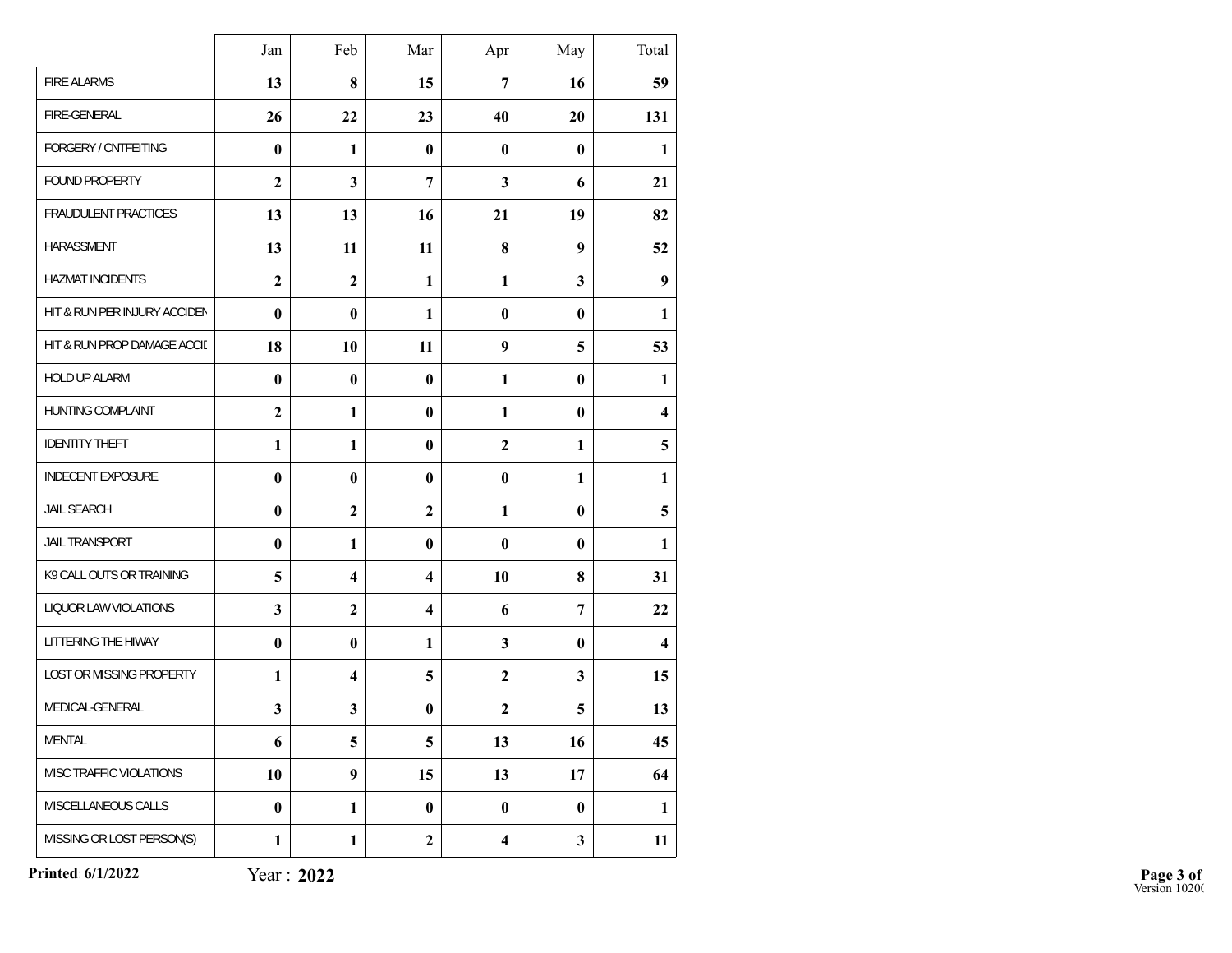|                             | Jan                     | Feb                     | Mar                     | Apr                     | May                     | Total          |
|-----------------------------|-------------------------|-------------------------|-------------------------|-------------------------|-------------------------|----------------|
| MVA UNKOWN INJURIES         | $\bf{0}$                | $\bf{0}$                | $\bf{0}$                | $\mathbf{0}$            | $\mathbf{2}$            | $\overline{2}$ |
| <b>NIXLE TIP</b>            | 10                      | 18                      | 12                      | 16                      | 30                      | 86             |
| NOISE ORDINANCES            | 8                       | 5                       | 8                       | 7                       | 14                      | 42             |
| OPEN DOOR                   | 3                       | $\overline{2}$          | $\overline{\mathbf{3}}$ | $\overline{2}$          | 7                       | 17             |
| OUT OF COUNTY CALL          | 21                      | 12                      | 18                      | 31                      | 24                      | 106            |
| OWI                         | 9                       | $\overline{7}$          | 10                      | 15                      | 17                      | 58             |
| PARKING VIOLATIONS          | 27                      | 18                      | 21                      | $\overline{\mathbf{4}}$ | 18                      | 88             |
| POWER OUT & WATER LEAKS     | $\overline{\mathbf{4}}$ | $\boldsymbol{2}$        | $\mathbf{1}$            | $\boldsymbol{2}$        | 7                       | 16             |
| PROBLEM WITH INMATE         | $\bf{0}$                | $\mathbf{1}$            | $\mathbf{1}$            | $\mathbf{1}$            | $\bf{0}$                | $\mathbf{3}$   |
| PURSUIT VEHICLE/PERSON      | $\bf{0}$                | $\bf{0}$                | 1                       | $\mathbf{0}$            | $\bf{0}$                | 1              |
| <b>RUNAWAY</b>              | 3                       | 3                       | $\overline{\mathbf{4}}$ | 5                       | 7                       | 22             |
| <b>SCHOOL BUS VIOLATION</b> | $\overline{2}$          | $\overline{\mathbf{4}}$ | 3                       | $\overline{2}$          | $\mathbf{2}$            | 13             |
| SCHOOL RESOURCE OFFICER C   | $\mathbf{3}$            | $\boldsymbol{2}$        | $\overline{2}$          | 5                       | 4                       | 16             |
| SECURITY CHECK              | 9                       | 9                       | 11                      | 13                      | 11                      | 53             |
| SEX CRIMES - REPORT ONLY    | 7                       | 1                       | $\overline{\mathbf{4}}$ | 6                       | $\overline{\mathbf{4}}$ | 22             |
| SHERIFF'S OFFICE ALARMS     | $\bf{0}$                | $\bf{0}$                | $\bf{0}$                | $\bf{0}$                | 1                       | 1              |
| SMOKE BAN                   | $\bf{0}$                | 1                       | $\bf{0}$                | $\bf{0}$                | $\bf{0}$                | 1              |
| SPECIAL PROJECTS            | $\bf{0}$                | $\bf{0}$                | $\bf{0}$                | $\bf{0}$                | $\mathbf{1}$            | 1              |
| SRT CALL OUT AND TRAINING   | $\bf{0}$                | $\bf{0}$                | $\mathbf{0}$            | $\bf{0}$                | $\mathbf{1}$            | 1              |
| SUICIDAL SUBJECT            | 5                       | $\boldsymbol{2}$        | 10                      | $\overline{\mathbf{3}}$ | 9                       | 29             |
| SUICIDE ATTEMPT             | $\bf{0}$                | $\pmb{0}$               | 3                       | $\boldsymbol{2}$        | $\bf{0}$                | 5              |
| SUSPICIOUS PERSON, VEHICLE  | 40                      | 43                      | 40                      | 44                      | 49                      | 216            |
| THEFT                       | 20                      | $\overline{\mathbf{4}}$ | 9                       | 22                      | 23                      | 78             |
| TRAFFIC CONTROL             | $\boldsymbol{2}$        | $\boldsymbol{2}$        | $\mathbf{2}$            | $\boldsymbol{2}$        | $\overline{\mathbf{4}}$ | 12             |

**Printed:6/1/2022**

Year : **2022**